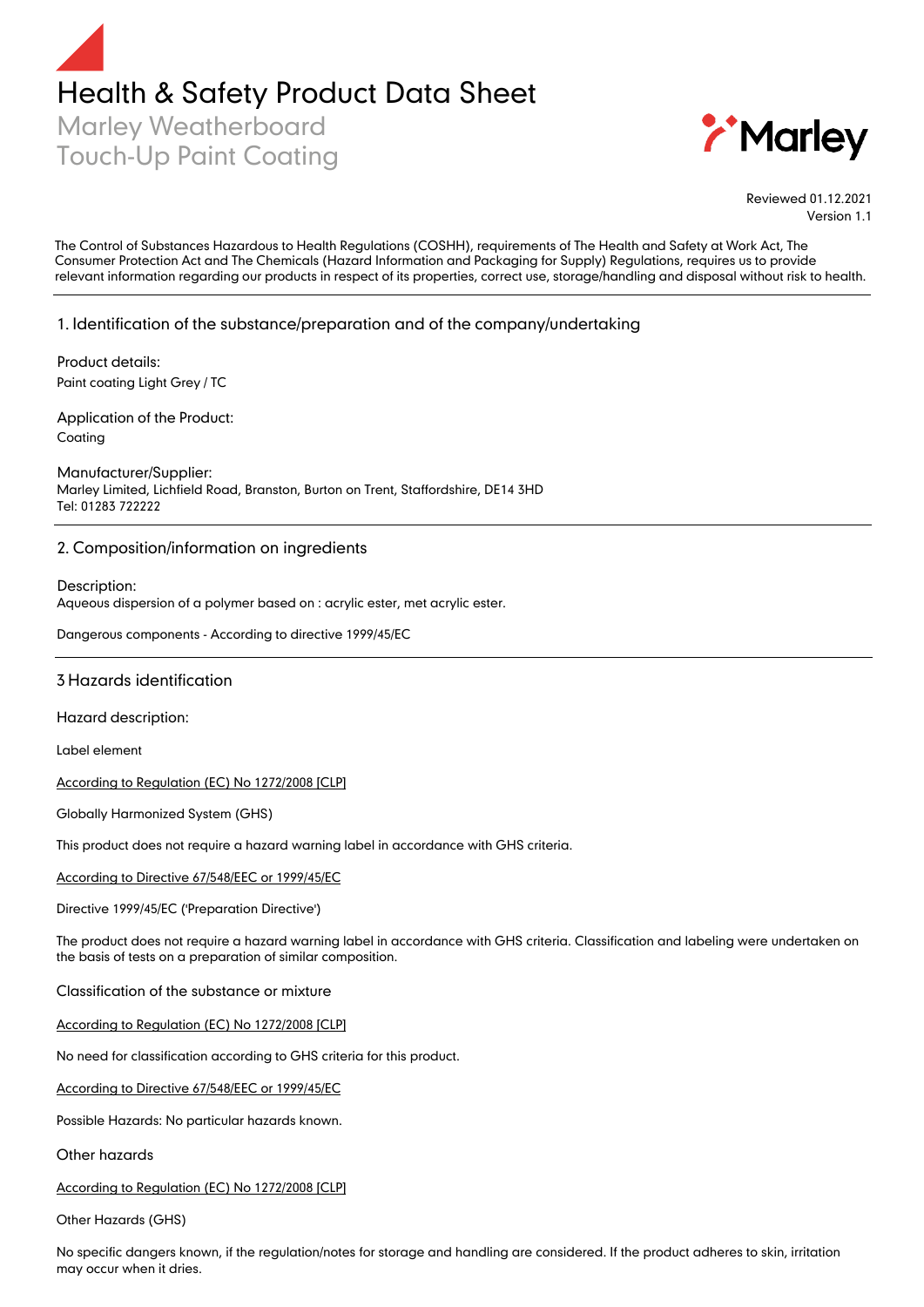# Health & Safety Product Data Sheet



Marley Weatherboard Touch-Up Paint Coating

Version 1.1

#### 4 First-aid measures

### General information:

Remove contaminated clothing

#### Swallowed:

If swallowed, rinse mouth and lips with water. Give water to drink to dilute stomach contents. Do not induce vomiting. If symptoms persist, seek medical attention.

Eye Contact:

Remove contact lens or eyeglasses. Flush thoroughly with flowing water or saline for at least 15 minutes. Seek medical attention if redness persists or visual changes occur.

Skin Contact: Wash with mild soap and water. Contact physician if irritation persists or later develops.

#### 5 Fire-fighting measures

#### Suitable extinguishing media:

Appropriate extinguishing media such as water spray, dry powder, foam or carbon dioxide should be used, on and including any surrounding fire.

### 6 Accidental release measures

Methods for cleaning up or taking up:

Small amount: Pick up with suitable absorbent material. Disposal of absorbed material in accordance with regulations.

Large amount: Pump off product.

For residues: Rinse away with water.

# 7 Handling and storage

#### Information for safe handling:

Handle in accordance with good industrial hygiene and safety practice. After long storage, slight quantities of carbon monoxide may be formed. To our best knowledge, the occupational exposure limit (OEL) in not exceeded during use. Entering of tank must only be performed after intensive cleaning and when it is ensured that residual vapours have been removed. Consideration of national law and international standards for confined space entry should be taken in to account. In case of doubt, the concentration of Carbon Monoxide must be determined.

Further information about storage condition:

Store protected against freezing.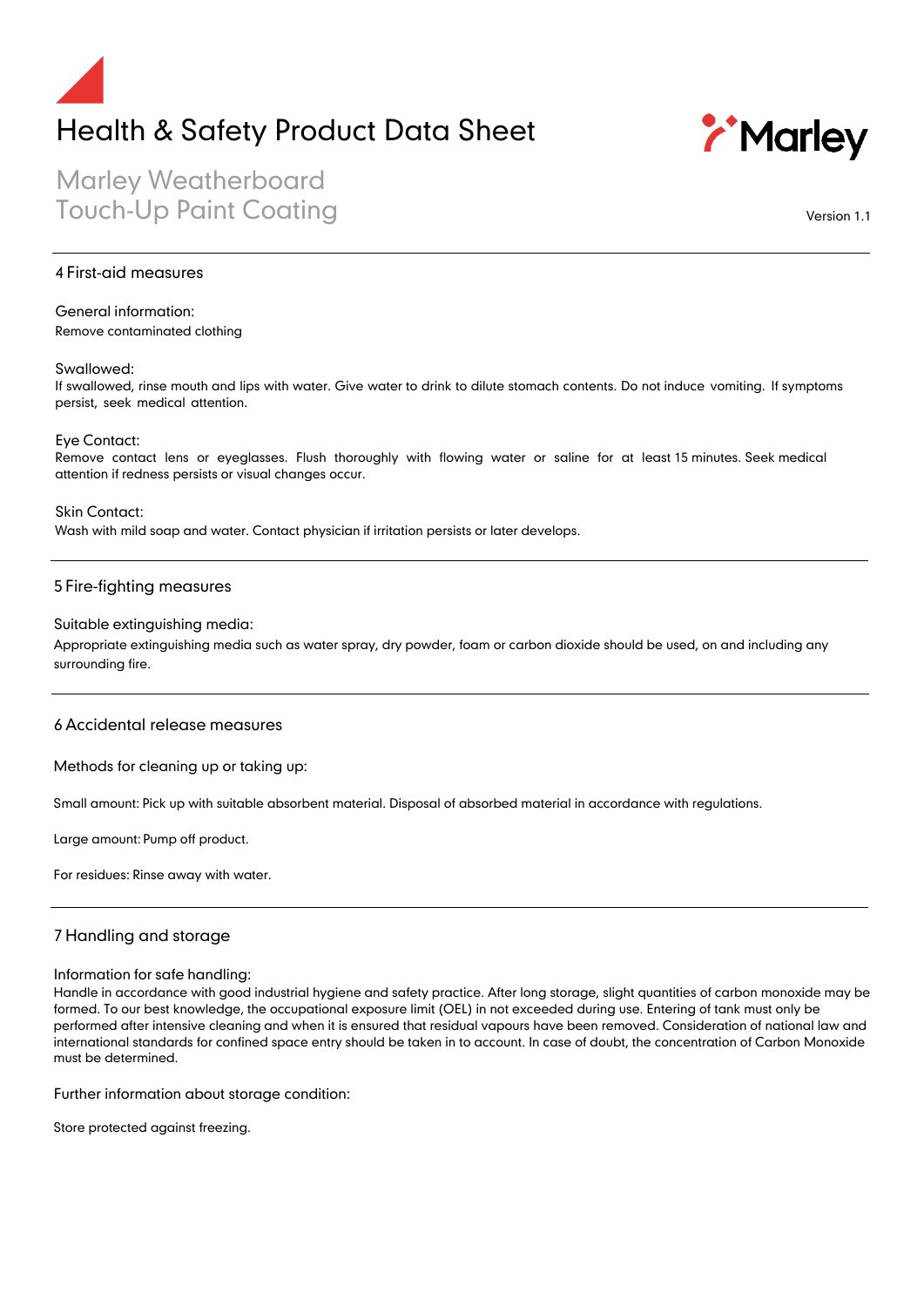# Health & Safety Product Data Sheet

Marley Weatherboard Touch-up Paint Coating Version 1.1



#### 8 Exposure controls/personal protection

PPE:

Hand protection: Suitable chemical resistant safety gloves (EN373)

Eye protection: Safety glasses with side-shields (frame goggles)

General protective and hygiene measures: Hands and/or face should be washed before breaks and at the shift. Avoid contact with skin and eyes.

# 9 Physical and chemical properties

| Form:                          | Fluid                                       |
|--------------------------------|---------------------------------------------|
| Colour:                        | Light Grey                                  |
| Odour:                         | Faint odour                                 |
| pH value :                     | $8.0 - 10.0$                                |
| Melting point / Melting        | Undetermined                                |
| range: Boiling point / Boiling | $100^{\circ}$ C                             |
| range: Flash point:            | Not Applicable                              |
| Vapour pressure at 20°C :      | 23 mbar                                     |
| Density at 20°C:               | approx. 1.10 g/cm <sup>3</sup> (ISO 2811-1) |
| Solubility in water at 15°C:   | Partly soluble                              |
| Miscibility with water:        | miscible                                    |
| Flow time at $25^{\circ}$ C :  | 40 - 60 s (Ford cup No.4)                   |
| Solids content:                | $39 - 45%$                                  |
|                                |                                             |

# 10 Stability and reactivity

Thermal decomposition : No decomposition if used correctly

Dangerous reaction : No dangerous reactions when stored and handled according to instructions. After long storage, slight quantities of Carbon Monoxide (CO²) may be formed.

#### 11 Toxicological information

#### Acute toxicity

Assessment of acute toxicity : Virtually nontoxic after single ingestion. The product has not been tested. The statement has been derived from product of a similar structure and composition.

Experimental/calculated data : LD50 rat(oral): > 2,000 - 10,000 mg/kg

#### Irritation

Assessment of irritating effect : If the product adheres to skin, irritation may occur when it dries.

Experimental/calculated data : Skin corrosion/irritation rabbit : non-irritant (OECD Guideline 404)